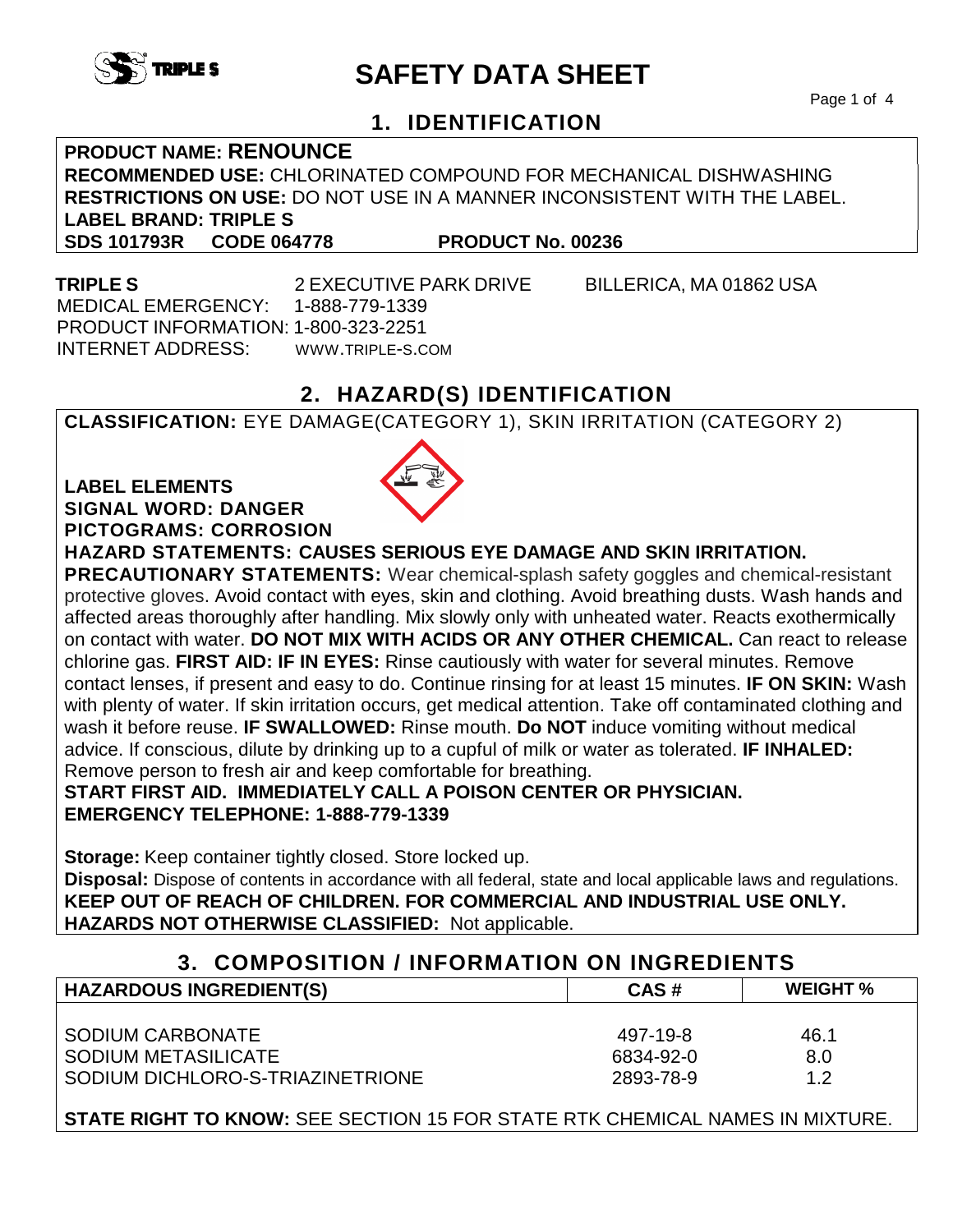## **4. FIRST-AID MEASURES** Page 2 of 4

**IF IN EYES:** RINSE CAUTIOUSLY WITH WATER FOR SEVERAL MINUTES. REMOVE CONTACT LENSES, IF PRESENT AND EASY TO DO. CONTINUE RINSING FOR AT LEAST 15 MINUTES. **IF ON SKIN:** WASH WITH PLENTY OF WATER. IF SKIN IRRITATION OCCURS, GET MEDICAL ATTENTION. TAKE OFF CONTAMINATED CLOTHING AND WASH IT BEFORE REUSE. **IF SWALLOWED:** RINSE MOUTH. **Do NOT** INDUCE VOMITING WITHOUT MEDICAL ADVICE. IF CONSCIOUS, DILUTE BY DRINKING UP TO A CUPFUL OF MILK OR WATER AS TOLERATED. **IF INHALED:** REMOVE PERSON TO FRESH AIR AND KEEP COMFORTABLE FOR BREATHING. **START FIRST AID. IMMEDIATELY CALL A POISON CENTER OR PHYSICIAN. EMERGENCY TELEPHONE: 1-888-779-1339**

**MOST IMPORTANT SYMPTOMS / EFFECTS:** CAUSES SERIOUS EYE DAMAGE AND SKIN IRRITATION. MAY CAUSE BLINDNESS WITHOUT IMMEDIATE FIRST AID. HARMFUL IF SWALLOWED.

**MEDICAL CONDITIONS AGGRAVATED:** NONE KNOWN. **NOTE TO PHYSICIAN:** CALL 1-888-779-1339 FOR EXPOSURE MANAGEMENT ASSISTANCE.

## **5. FIRE-FIGHTING MEASURES**

**CHEMICAL HAZARDS:** EYE CORROSIVE AND SKIN IRRITANT. NON-FLAMMABLE. **COMBUSTION PRODUCT HAZARDS:** OXIDES OF CARBON AND OTHER FUMES. **METHODS:** SELECT EXTINGUISHER AND METHODS BASED ON FIRE SIZE AND TYPE. **EQUIPMENT:** WEAR SCBA AND FULL PROTECTIVE GEAR AS CONDITIONS WARRANT. **NFPA RATING:** HEALTH-3/FLAMMABILITY-0/ INSTABILITY-0/SPECIAL HAZARD-N.AP. **SUITABLE EXTINGUISHERS:** WATER, DRY CHEMICAL, CO2 OR FOAM SUITABLE FOR FIRE. **UNSUITABLE EXTINGUISHERS:** NO RESTRICTIONS BASED ON CHEMICAL HAZARDS.

# **6. ACCIDENTAL RELEASE MEASURES**

**PERSONAL PRECAUTIONS:** EVACUATE UNPROTECTED PERSONNEL FROM AREA. WEAR PERSONAL PROTECTION INCLUDING RUBBER BOOTS. SEE SECTION 8. VENTILATE AREA IF NEEDED. BE CAREFUL NOT TO SLIP. WASH THOROUGHLY AFTER CLEAN-UP. **ENVIRONMENTAL PRECAUTIONS:** PREVENT SPILL FROM ENTERING DRAIN, STORM SEWER OR SURFACE WATERWAY. PREVENT WATER AND SOIL CONTAMINATION. **CLEAN-UP METHODS:** CAREFULLY SWEEP UP AND SHOVEL INTO DRY LABELED CONTAINERS WITHOUT RAISING DUST. MOVE CONTAINERS OUT OF SPILL AREA. AFTER SPILL COLLECTION, FLUSH AREA WITH WATER AND FOLLOW WITH NORMAL CLEAN-UP PROCEDURES.

# **7. HANDLING AND STORAGE**

**HANDLING:** FOLLOW ALL LABEL DIRECTIONS. INSTRUCT PERSONNEL ABOUT PROPER USE, HAZARDS, PRECAUTIONS, AND FIRST AID MEASURES. AVOID INHALATION, INGESTION, AND CONTACT WITH SKIN, EYES AND CLOTHING. DO NOT TASTE OR SWALLOW. REMOVE AND WASH CONTAMINATED CLOTHING AND FOOTWEAR BEFORE REUSE. PRODUCT RESIDUE MAY REMAIN IN EMPTY CONTAINERS. HANDLE CAREFULLY TO AVOID DAMAGING CONTAINER.

**STORAGE:** KEEP CONTAINER TIGHTLY CLOSED. STORE LOCKED UP. STORE AT AMBIENT TEMPERATURES IN A DRY AREA OUT OF DIRECT SUNLIGHT. ROTATE STOCK REGULARLY. KEEP AWAY FROM FOOD AND DRINK. KEEP OUT OF REACH OF CHILDREN.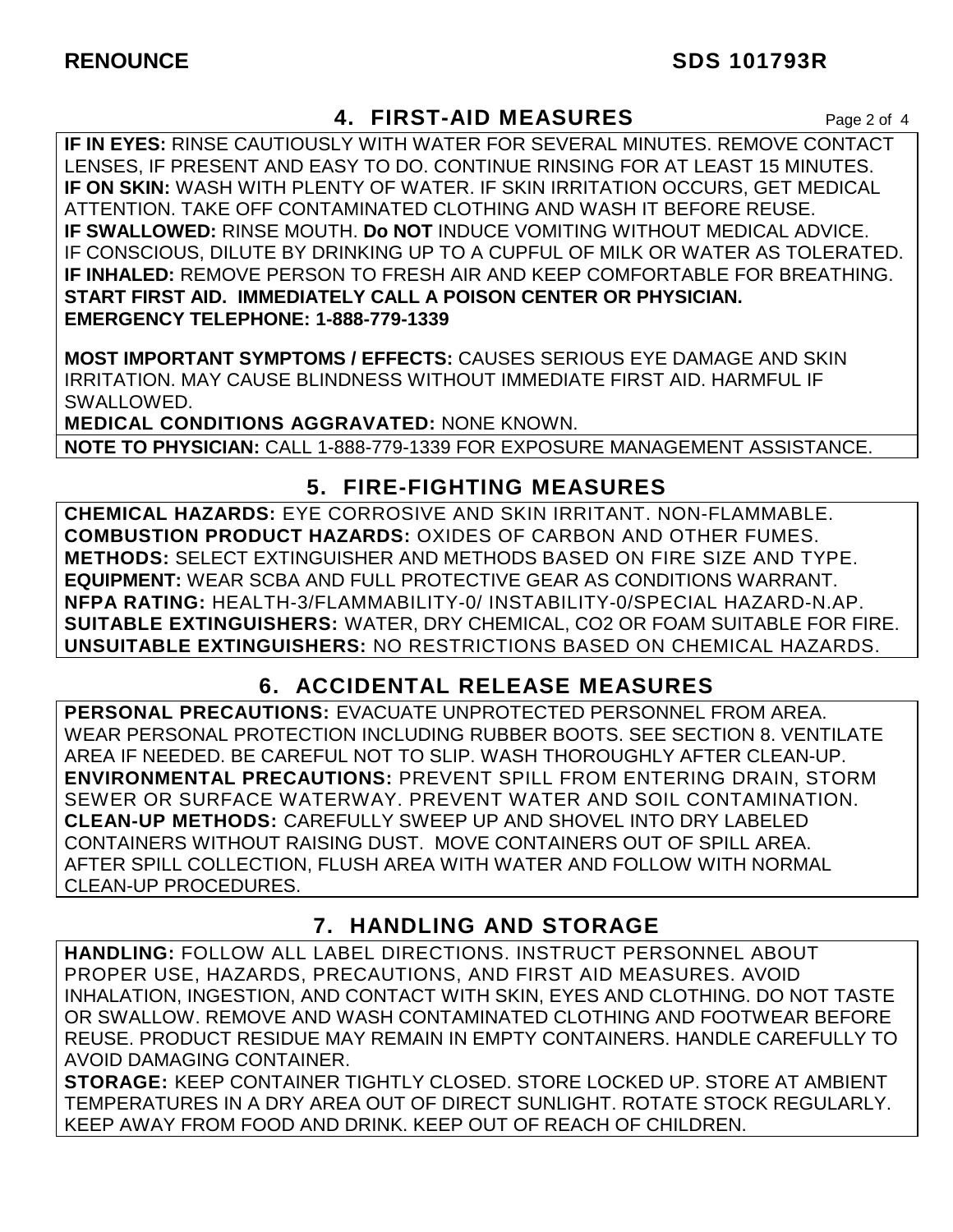#### RENOUNCE SDS 101793R

### **8. EXPOSURE CONTROLS / PERSONAL PROTECTION** Page 3 of 4

**EXPOSURE LIMITS:** SODIUM CARBONATE = NONE

SODIUM METASILICATE = NONE

SODIUM DICHLORO-S-TRIAZINETRIONE = 0.5 PPM TWA AS CHLORINE, 1 PPM STEL AS CHLORINE(ACGIH), 1 PPM CEILING LIMIT (OSHA)

**ENGINEERING CONTROLS:** NONE REQUIRED. GENERAL ROOM VENTILATION IS TYPICALLY ADEQUATE.

#### **PERSONAL PROTECTION**

**EYES:** SAFETY GOGGLES (INDIRECT-VENTED OR NON-VENTED) AND AN EYE-WASH STATION. **HANDS:** CHEMICAL-RESISTANT PROTECTIVE GLOVES (RUBBER OR NEOPRENE). **RESPIRATORY:** WEAR DUST MASK IF HANDLING CREATES AIR-BORNE DUST. **FEET:** NONE REQUIRED. RUBBER BOOTS RECOMMENDED DURING SPILL CLEAN-UP. **BODY:** NONE REQUIRED.

### **9. PHYSICAL AND CHEMICAL PROPERTIES**

**APPEARANCE:** WHITE POWDER **ODOR:** SLIGHT CHLORINE **pH CONCENTRATE:** N.AP. **pH @ 2500 PPM SOLUTION:** 11.1 (BASIC) **pH @ USE DILUTION:** N.AV. **PHYSICAL STATE:** GRANULAR POWDER **RELATIVE DENSITY (WATER):** N.AV. **SOLUBILITY (WATER):** MODERATE **VAPOR PRESSURE:** N.AV. **VAPOR DENSITY:** N. AV. **VISCOSITY:** N.AP. **AUTO-IGNITION TEMPERATURE:** N.AV. **DECOMPOSITION TEMPERATURE:** N.AV. **EXPLOSIVE LIMITS (LEL/UEL):** NONE **EVAPORATION RATE:** N.AV. **FLAMMABILITY (SOLID, GAS):** N.AP. **FLASH POINT:** NONE **INITIAL BOILING POINT/RANGE:** N.AV. **MELTING POINT/FREEZING POINT:** N.AV. **ODOR THRESHOLD:** N.AV. **PARTITION COEFF. (N-OCTANOL/WATER):** N.AV **OTHER:** N.AV.

### **10. STABILITY AND REACTIVITY**

**REACTIVITY:** MIXING WITH INCOMPATIBLES CAN RELEASE HEAT + HAZARDOUS GASES. **CHEMICAL STABILITY:** STABLE.

**POSSIBILITY OF HAZARDOUS REACTIONS:** SEE REACTIVITY. WILL NOT POLYMERIZE. **CONDITIONS TO AVOID:** TEMPERATURES ABOVE 120°F (49°C) AND HIGH HUMIDITY. **MATERIALS TO AVOID:** ACIDS, AMMONIA, METALS AND OTHER CHEMICALS. MIX ONLY WITH WATER.

**HAZARDOUS DECOMPOSITION PRODUCTS:** NONE UNDER NORMAL CONDITIONS.

### **11. TOXICOLOGICAL INFORMATION**

**ROUTES OF EXPOSURE:** EYES, SKIN, INGESTION, INHALATION. **INFORMATION ON ROUTES OF EXPOSURE:** NO LC50/LD50 TEST DATA ON MIXTURE. **ACUTE EFFECTS /SYMPTOMS**

 **EYES:** CAUSES SERIOUS EYE DAMAGE. MAY CAUSE PAIN, REDNESS AND WATERING. **SKIN:** CAUSES SKIN IRRITATION. MAY CAUSE DELAYED PAIN, DRYING AND REDNESS. **INGESTION:** CAUSES IRRITATION OR BURNS TO MOUTH, THROAT AND STOMACH. **INHALATION:** CAUSES IRRITATION OR BURNS TO NOSE, THROAT + RESPIRATORY SYSTEM. **CHRONIC / OTHER EFFECTS:** NO REPORTABLE GERM CELL MUTAGENS, SKIN SENSITIZERS, RESPIRATORY SENSITIZERS, REPRODUCTIVE TOXINS OR ASPIRATION HAZARDS. **SPECIFIC TARGET ORGANS (SINGLE/REPEATED):** NONE KNOWN.

**NUMERICAL MEASURES OF TOXICITY:** ATEmix (ORAL-RAT) = ABOVE 2000 MG / KG **CARCINOGENS:** NO REPORTABLE ACGIH, IARC, NTP, OR OSHA CARCINOGENS.